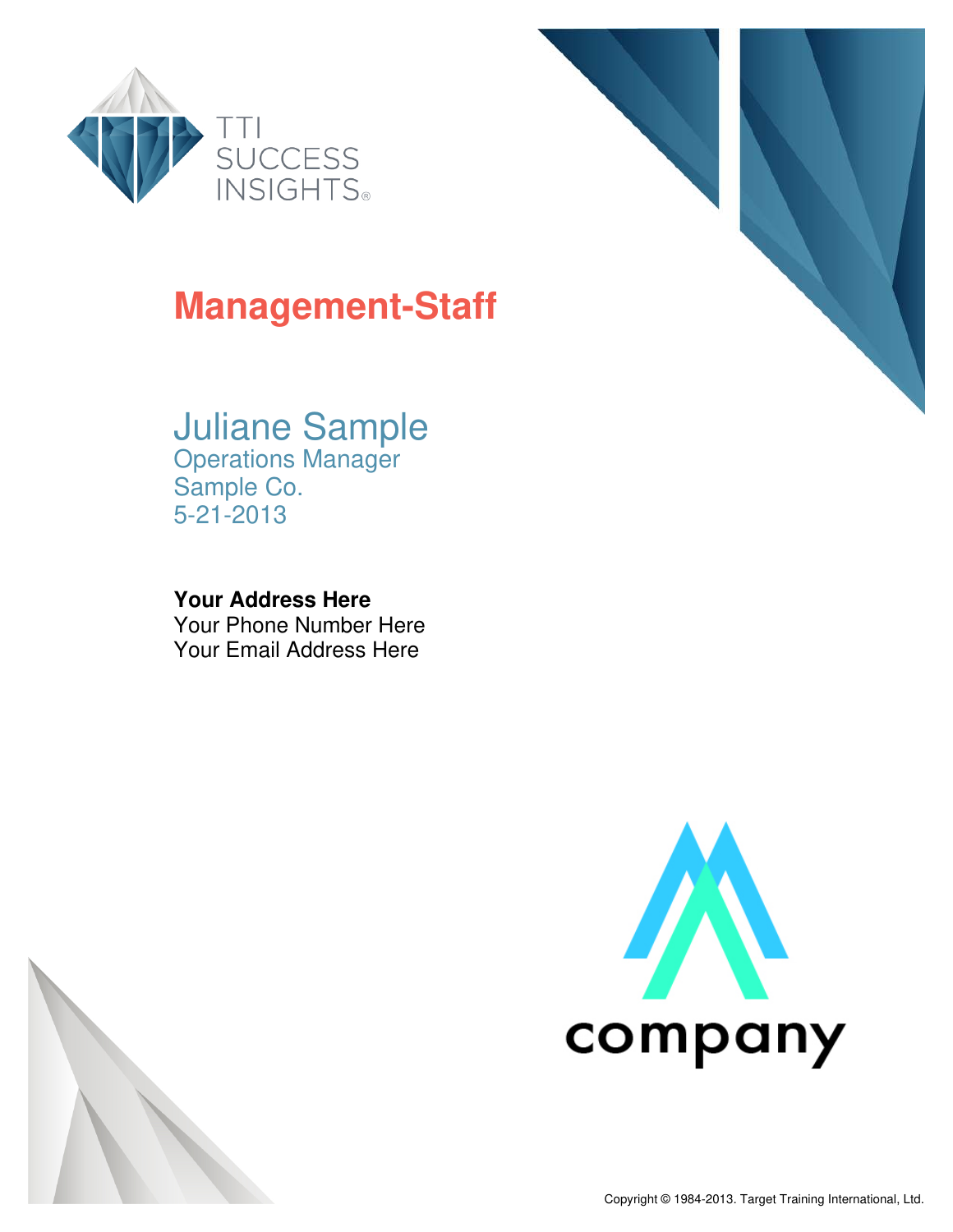





#### **Behavioral research suggests that the most effective people are those who understand themselves, both their strengths and weaknesses, so they can develop strategies to meet the demands of their environment.**

A person's behavior is a necessary and integral part of who they are. In other words, much of our behavior comes from "nature" (inherent), and much comes from "nurture" (our upbringing). It is the universal language of "how we act," or our observable human behavior.

#### **In this report we are measuring four dimensions of normal behavior. They are:**

- How you respond to problems and challenges.  $\bullet$
- How you influence others to your point of view.  $\bullet$
- How you respond to the pace of the environment.  $\bullet$
- How you respond to rules and procedures set by others.  $\bullet$

This report analyzes behavioral style; that is, a person's manner of doing things. Is the report 100% true? Yes, no and maybe. We are only measuring behavior. We only report statements from areas of behavior in which tendencies are shown. To improve accuracy, feel free to make notes or edit the report regarding any statement from the report that may or may not apply, but only after checking with friends or colleagues to see if they agree.

> "All people exhibit all four behavioral factors in varying degrees of intensity." –W.M. Marston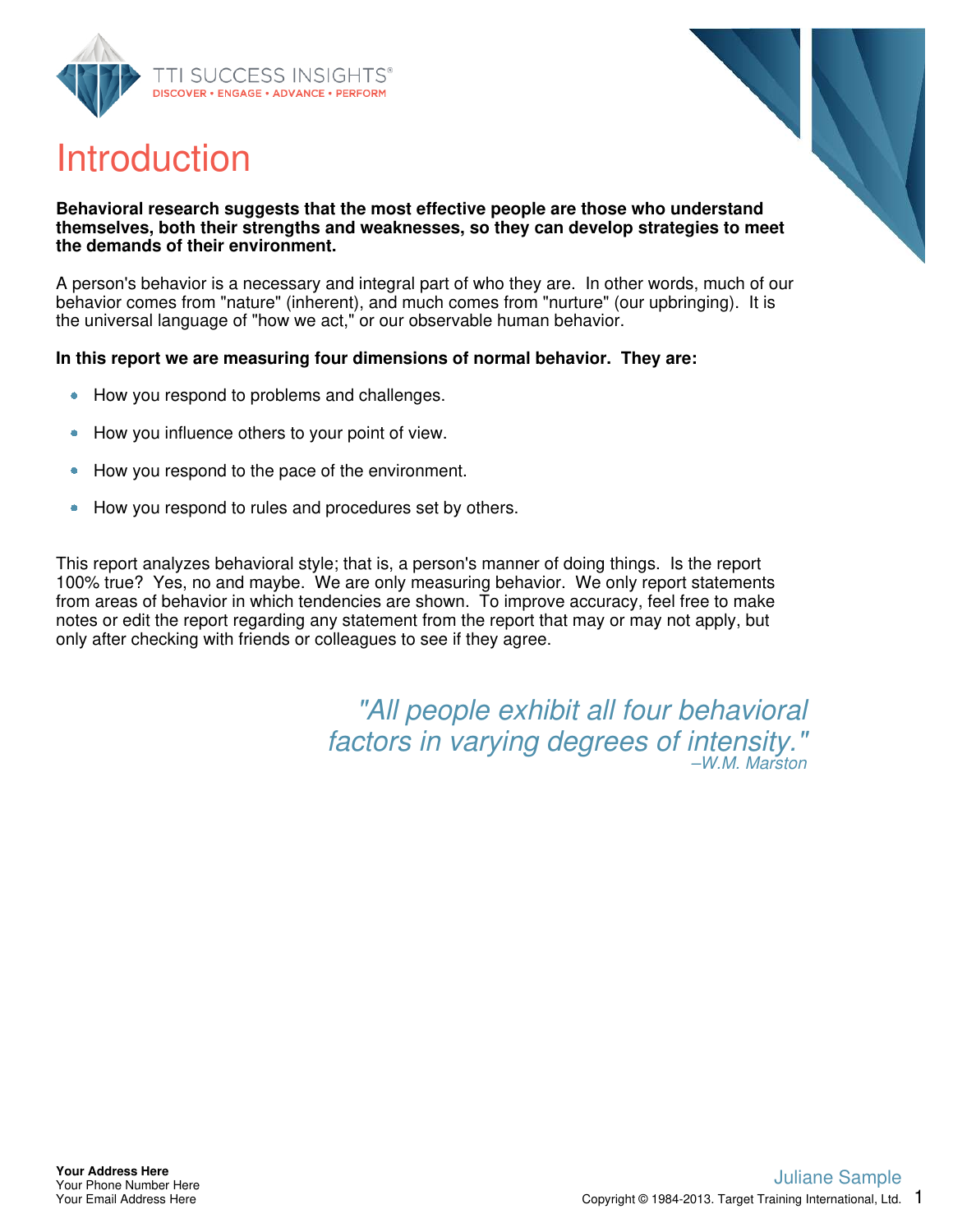

# Value to the Organization

This section of the report identifies the specific talents and behavior Juliane brings to the job. By looking at these statements, one can identify her role in the organization. The organization can then develop a system to capitalize on her particular value and make her an integral part of the team.

- Maintains standards.  $\bullet$
- Turns confrontation into positives.  $\bullet$
- Always concerned about quality work.  $\bullet$
- Accurate and intuitive.  $\bullet$
- Respect for authority and organizational structure.  $\bullet$
- Defines, clarifies, gets information, criticizes and tests.  $\bullet$
- $\bullet$ Conscientious and steady.
- Proficient and skilled in her technical specialty.  $\bullet$



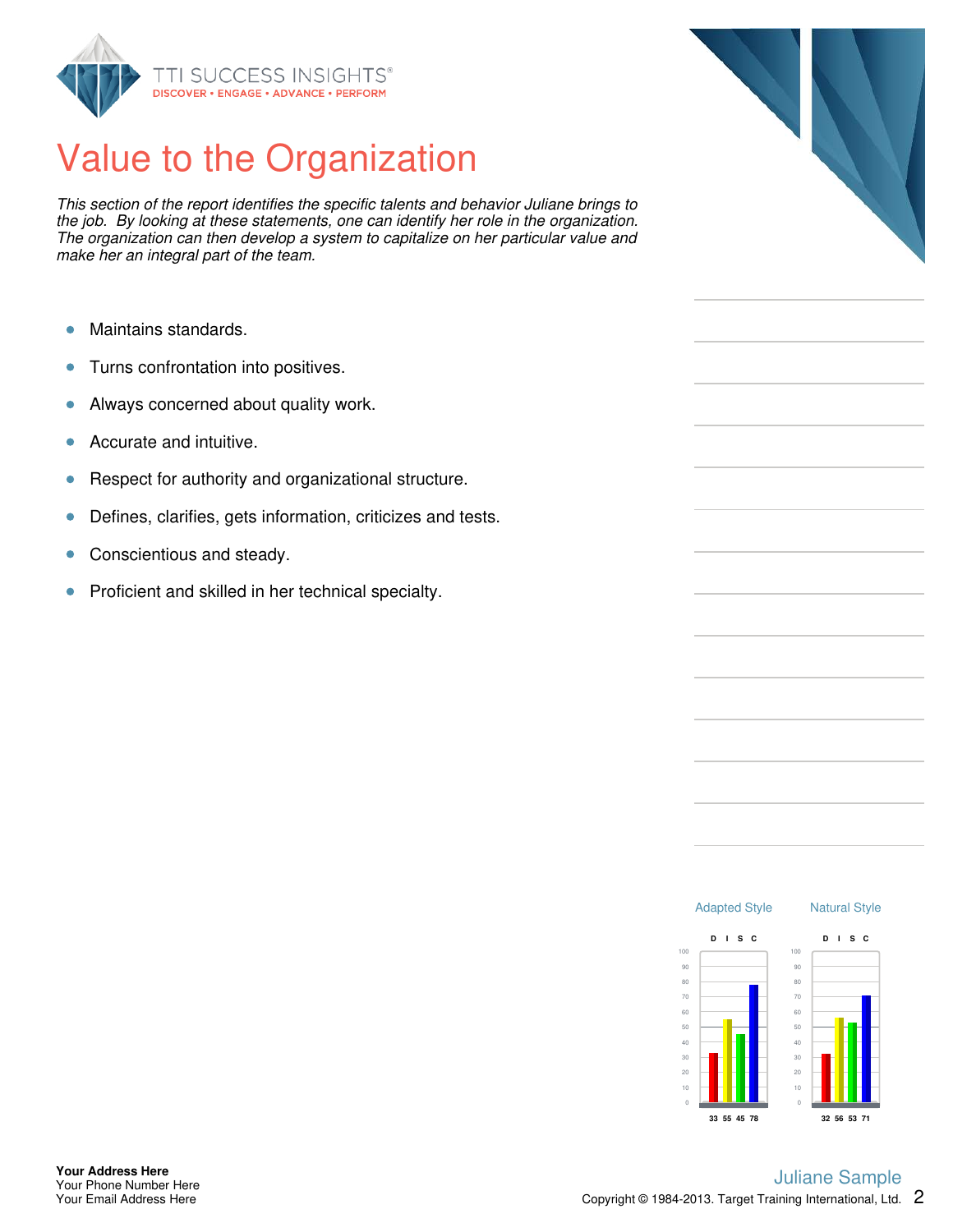

# Checklist for Communicating

Most people are aware of and sensitive to the ways with which they prefer to be communicated. Many people find this section to be extremely accurate and important for enhanced interpersonal communication. This page provides other people with a list of things to DO when communicating with Juliane. Read each statement and identify the 3 or 4 statements which are most important to her. We recommend highlighting the most important "DO's" and provide a listing to those who communicate with Juliane most frequently.

### Ways to Communicate

- $\Box$  Support your communications with correct facts and data.
- $\Box$  Give her time to verify reliability of your comments--be accurate and realistic.
- $\Box$  Give her time to verify reliability of your actions; be accurate, realistic.
- $\Box$  Support her principles; use a thoughtful approach; build your credibility by listing pros and cons to any suggestion you make.
- $\Box$  Take time to be sure that she is in agreement and understands what you said.
- $\Box$  Be sincere and use a tone of voice that shows sincerity.
- $\Box$  Give her time to be thorough, when appropriate.
- $\Box$  Make an organized contribution to her efforts, present specifics and do what you say you can do.
- $\Box$  Prepare your "case" in advance.
- $\Box$  Follow through, if you agree.
- $\Box$  Draw up a scheduled approach to implementing action with a step-by-step timetable; assure her that there won't be surprises.
- $\Box$  Make an organized presentation of your position, if you disagree.



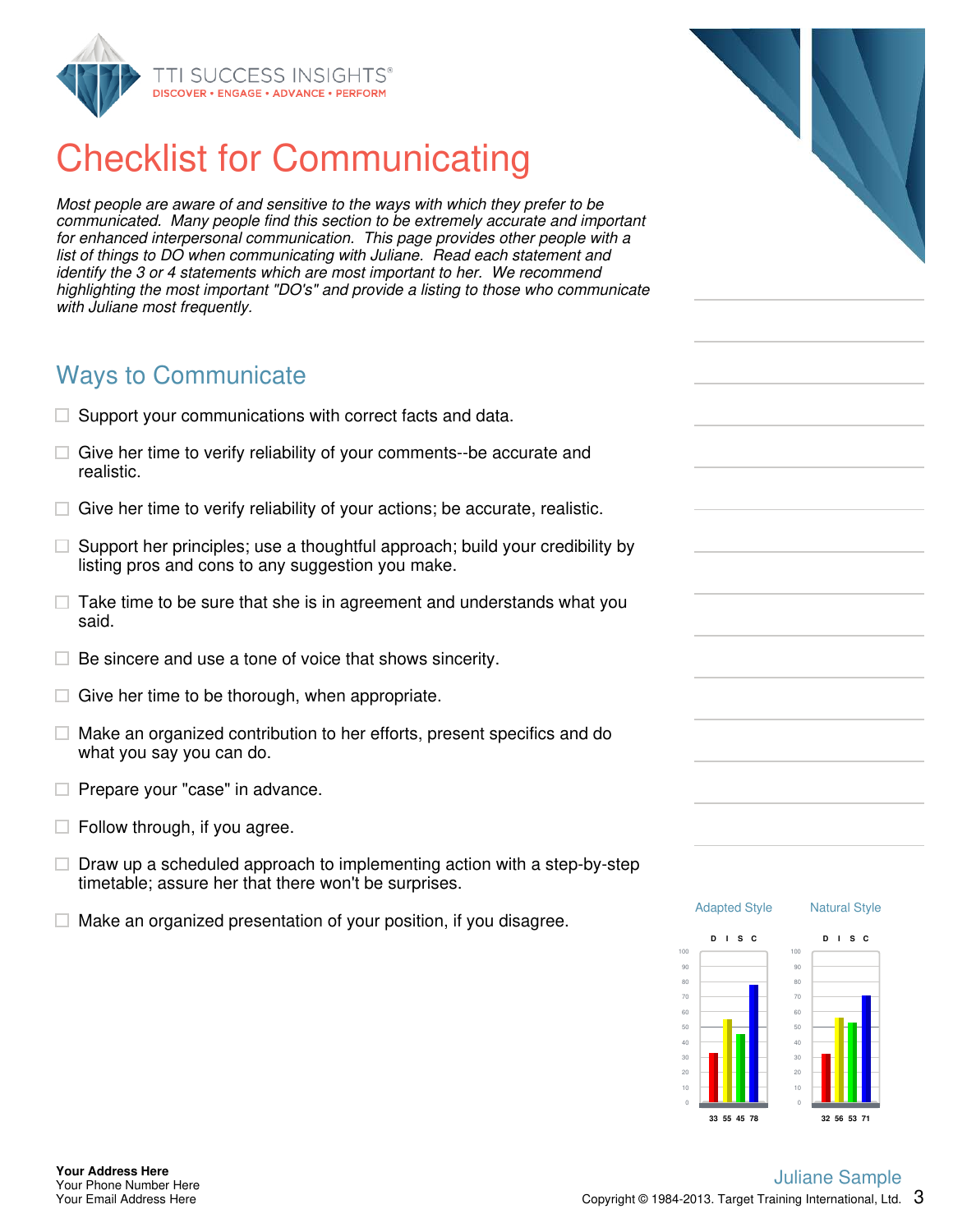

# **Checklist for Communicating Continued**

This section of the report is a list of things NOT to do while communicating with Juliane. Review each statement with Juliane and identify those methods of communication that result in frustration or reduced performance. By sharing this information, both parties can negotiate a communication system that is mutually agreeable.

### Ways **NOT** to Communicate

- $\Box$  Use gimmicks or clever, quick manipulations.
- $\Box$  Talk in a loud voice or use confrontation.
- $\Box$  Rush the decision-making process.
- $\Box$  Use testimonies of unreliable sources; don't be haphazard.
- $\Box$  Threaten, cajole, wheedle, coax or whimper.
- $\Box$  Make conflicting statements.
- $\Box$ Make promises you cannot deliver.
- $\Box$  Don't be haphazard.
- $\Box$  Make statements about the quality of her work unless you can prove it.
- $\Box$  Push too hard, or be unrealistic with deadlines.
- $\Box$  Dillydally, or waste time.
- $\Box$  Talk to her when you're extremely angry.
- $\Box$  Be vague about what's expected of either of you; don't fail to follow through.



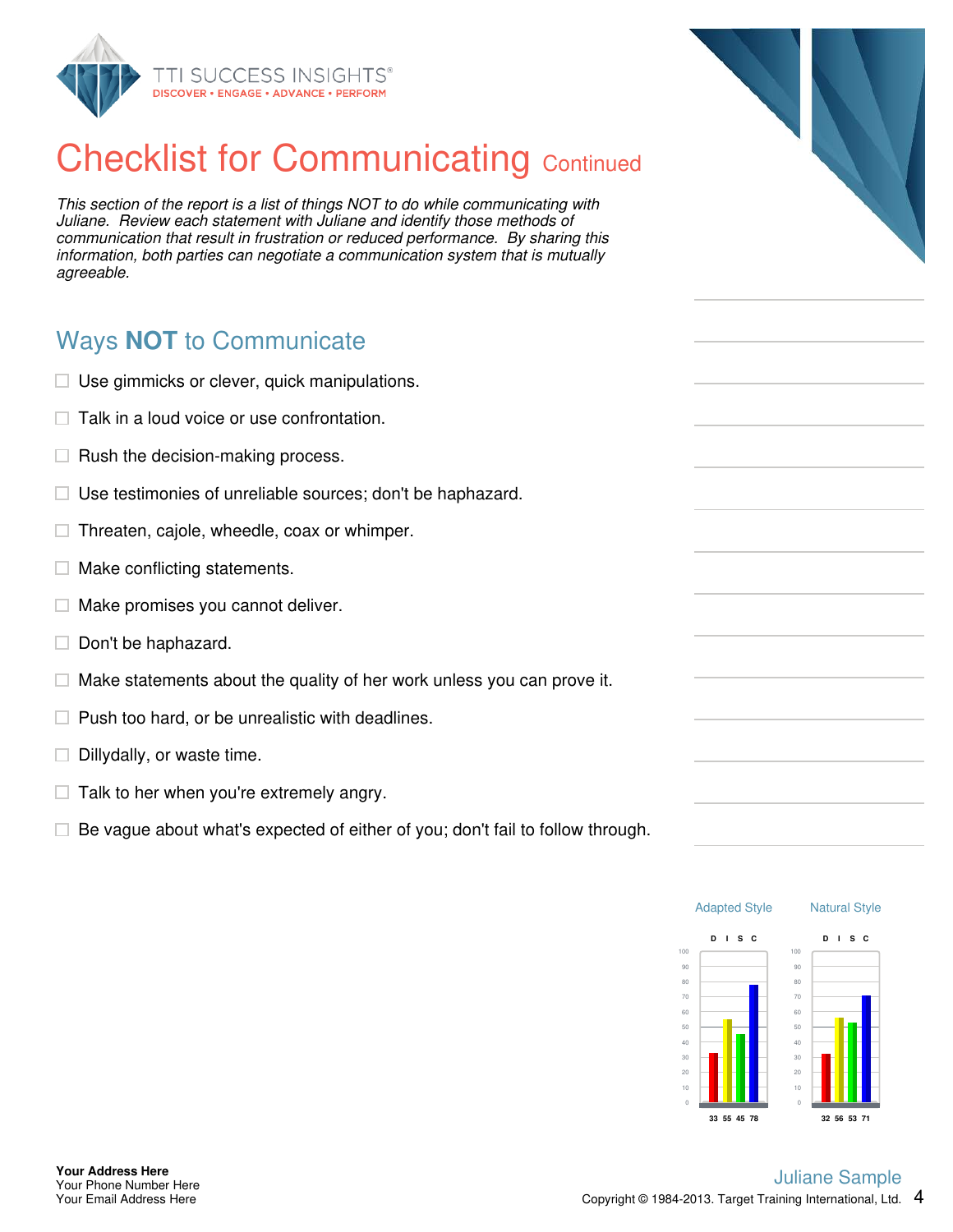

# Ideal Environment

This section identifies the ideal work environment based on Juliane's basic style. People with limited flexibility will find themselves uncomfortable working in any job not described in this section. People with flexibility use intelligence to modify their behavior and can be comfortable in many environments. Use this section to identify specific duties and responsibilities that Juliane enjoys and also those that create frustration.

- Familiar work environment with a predictable pattern.  $\bullet$
- Assignments that can be followed through to completion.  $\bullet$
- Jobs for which standards and methods are established.  $\bullet$
- $\bullet$ Prefers technical work, specializing in one area.
- Work place where people seldom get mad.  $\bullet$
- Assignments that can be completed one at a time.  $\bullet$
- An environment where she can use her intuitive thinking skills.  $\bullet$
- Practical work procedures.  $\bullet$



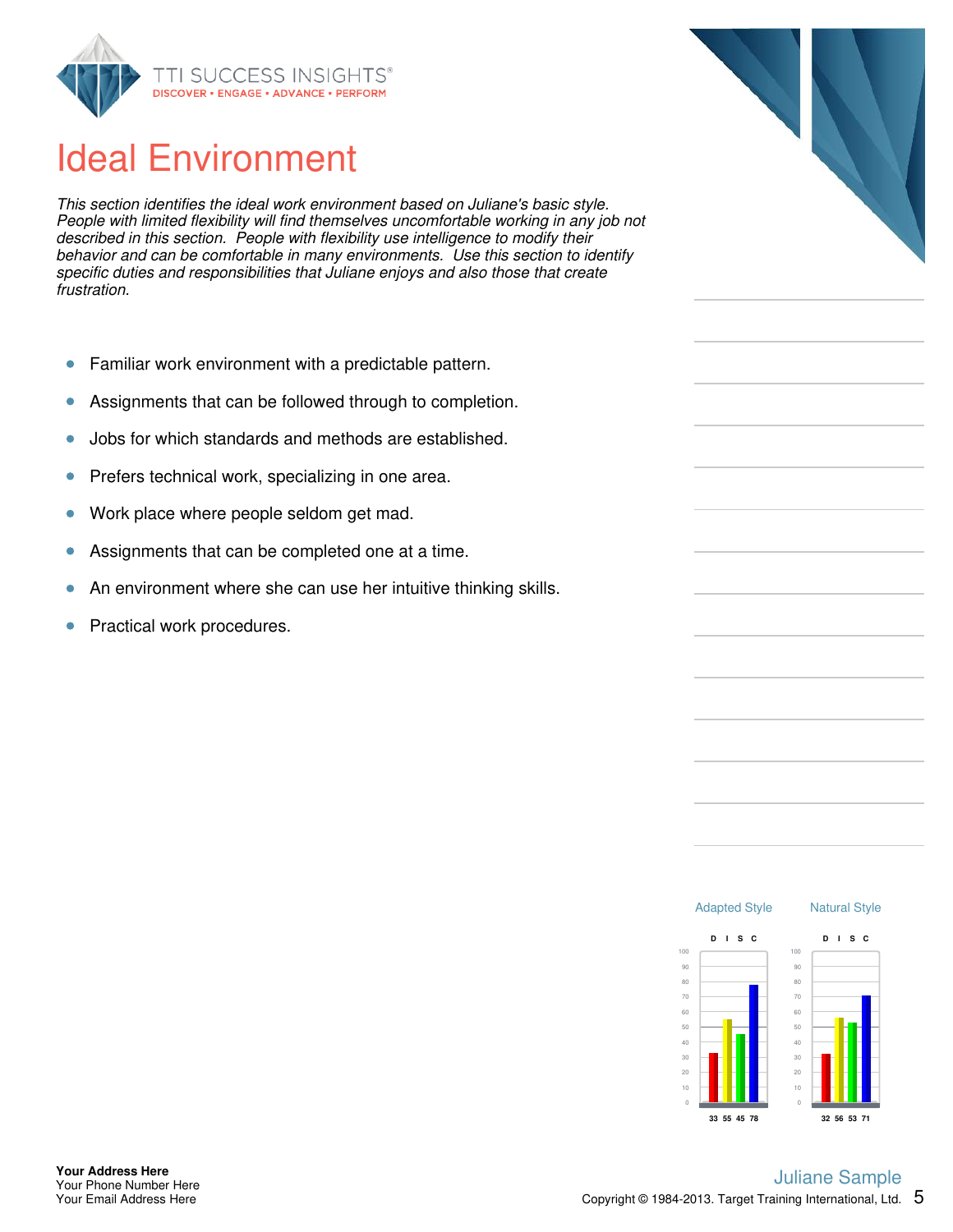

# Keys to Motivating

This section of the report was produced by analyzing Juliane's wants. People are motivated by the things they want; thus wants that are satisfied no longer motivate. Review each statement produced in this section with Juliane and highlight those that are present "wants."

### Juliane wants:

- Freedom from conflict and confrontation.  $\bullet$
- Time to perform up to her high standards.  $\bullet$
- Peace and harmony.  $\bullet$
- $\bullet$ Logical arguments.
- A leader to follow and one who sets good examples.  $\bullet$
- $\bullet$ A plan she understands.
- Reassurance she is doing the job right.  $\bullet$
- Safety procedures.  $\bullet$
- Limited exposure to new procedures.  $\bullet$
- To be persuaded by logic and emotion.  $\bullet$
- People who understand her reasons for not wanting to argue.  $\bullet$
- $\bullet$ Complete directions for work to be completed.

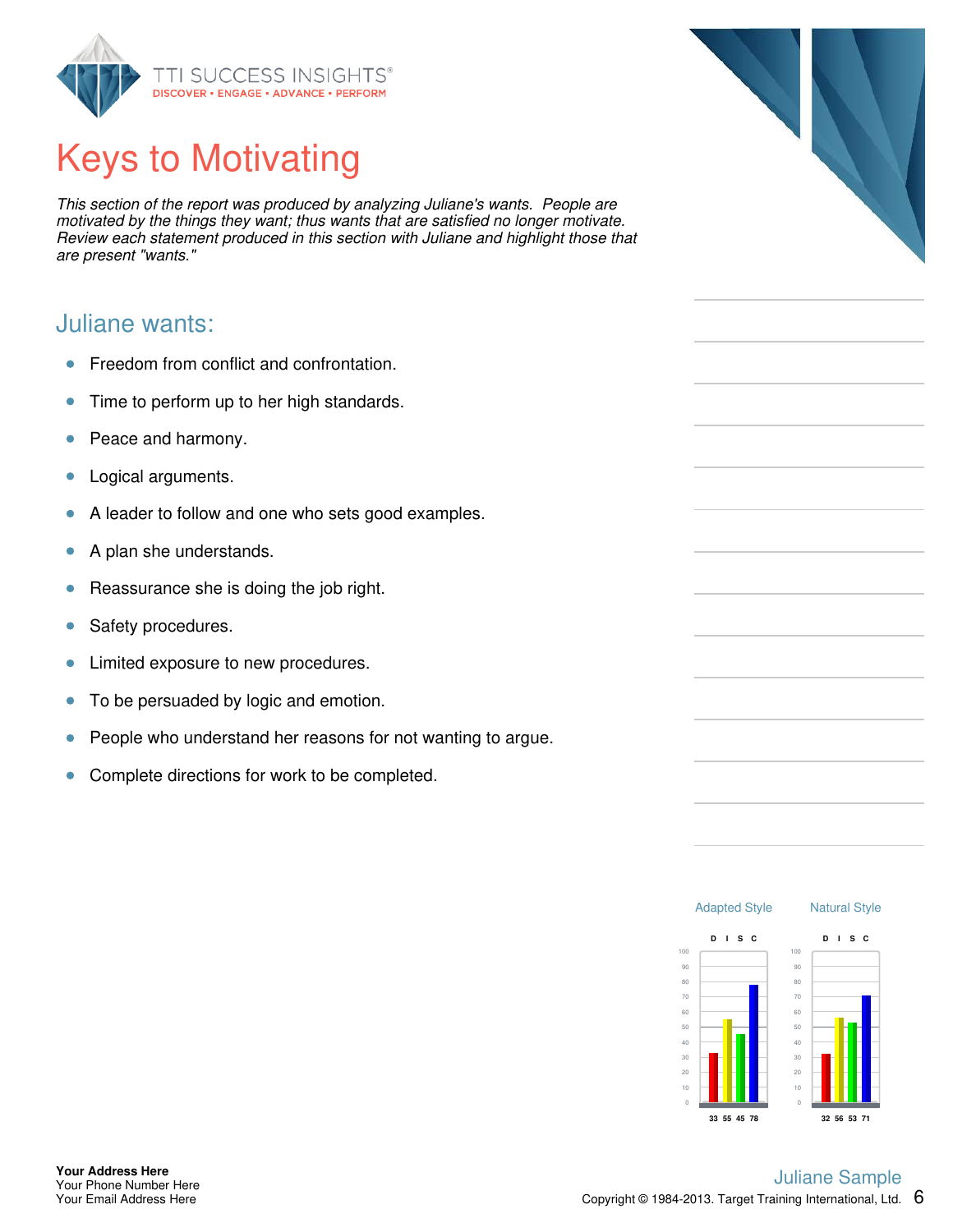

# Keys to Managing

In this section are some needs which must be met in order for Juliane to perform at an optimum level. Some needs can be met by herself, while management must provide for others. It is difficult for a person to enter a motivational environment when that person's basic management needs have not been fulfilled. Review the list with Juliane and identify 3 or 4 statements that are most important to her. This allows Juliane to participate in forming her own personal management plan.

### Juliane needs:

- $\bullet$ To be encouraged to be more independent.
- $\bullet$ Alternative methods that won't affect quality.
- An exact job description and expectations in writing.  $\bullet$
- $\bullet$ Performance appraisals on a regular basis.
- Tangible work.  $\bullet$
- Complete instructions on her assignments.  $\bullet$
- A manager who prefers quality over quantity.  $\bullet$
- More confidence in her ability to perform new activities.  $\bullet$
- Time to see and test if the plan will work.  $\bullet$
- Support when under pressure to perform many activities quickly.  $\bullet$
- To be more direct and less subjective.  $\bullet$
- Rewards in terms of fine things--not just shallow words.  $\bullet$



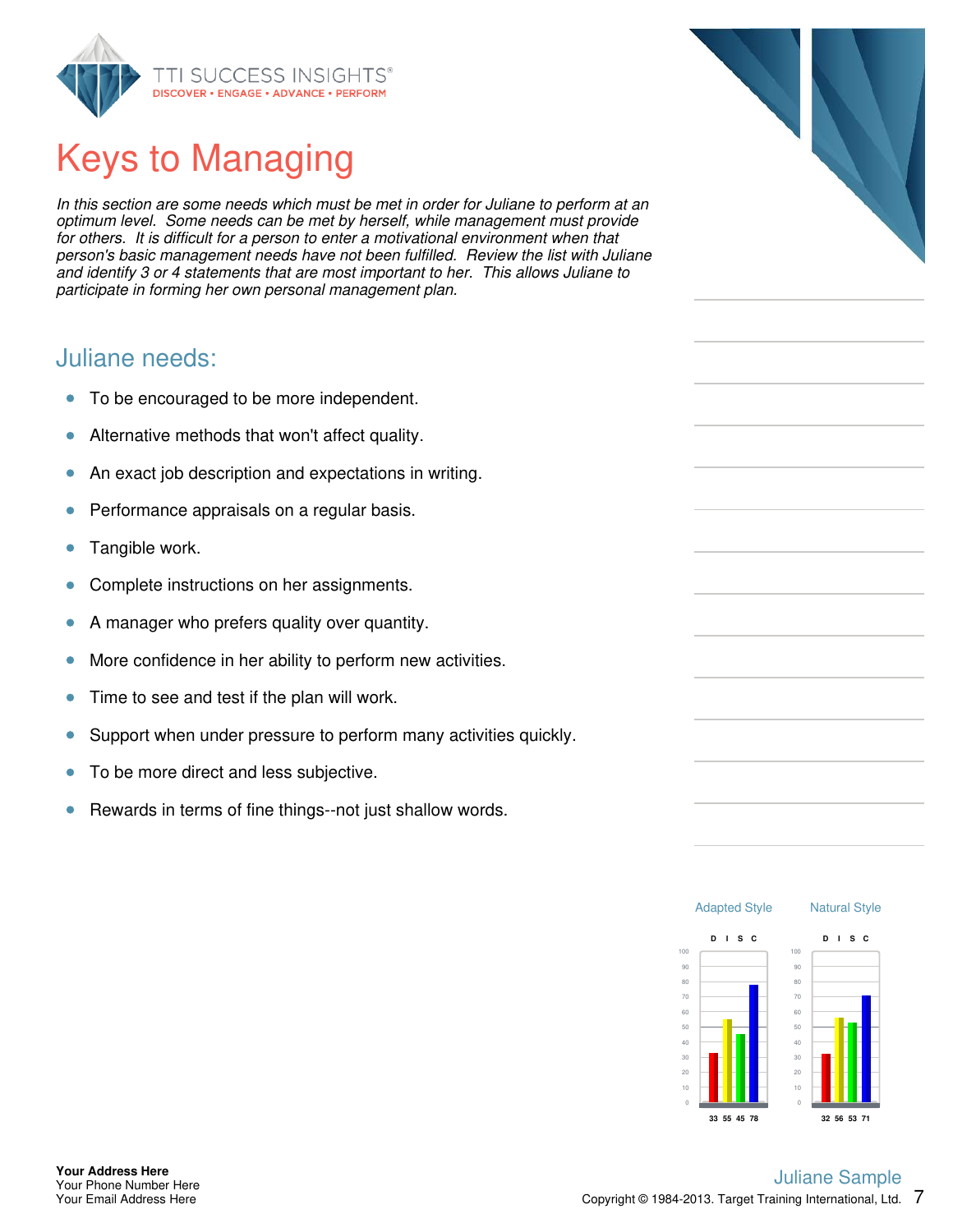

## Areas for Improvement

In this area is a listing of possible limitations without regard to a specific job. Review with Juliane and cross out those limitations that do not apply. Highlight 1 to 3 limitations that are hindering her performance and develop an action plan to eliminate or reduce this hindrance.

### Juliane has a tendency to:

- Prefer not to verbalize feelings unless in a cooperative and  $\bullet$ noncompetitive environment.
- Yield her position to avoid controversy.  $\bullet$
- Be self-deprecating--doesn't project self-confidence.  $\bullet$
- Select people much like herself.  $\bullet$
- Have difficulty making decisions because she's mostly concerned about  $\bullet$ the "right" decision. If precedent does not give direction, her tendency is to wait for directions.
- Lean on supervisors if information and direction is not clear.  $\bullet$
- $\bullet$ Be defensive when threatened and use the errors and mistakes of others to defend her position.
- Get bogged down in details and use details to protect her position.  $\bullet$
- $\bullet$ Be bound by procedures and methods--especially if she has been rewarded for following these procedures.



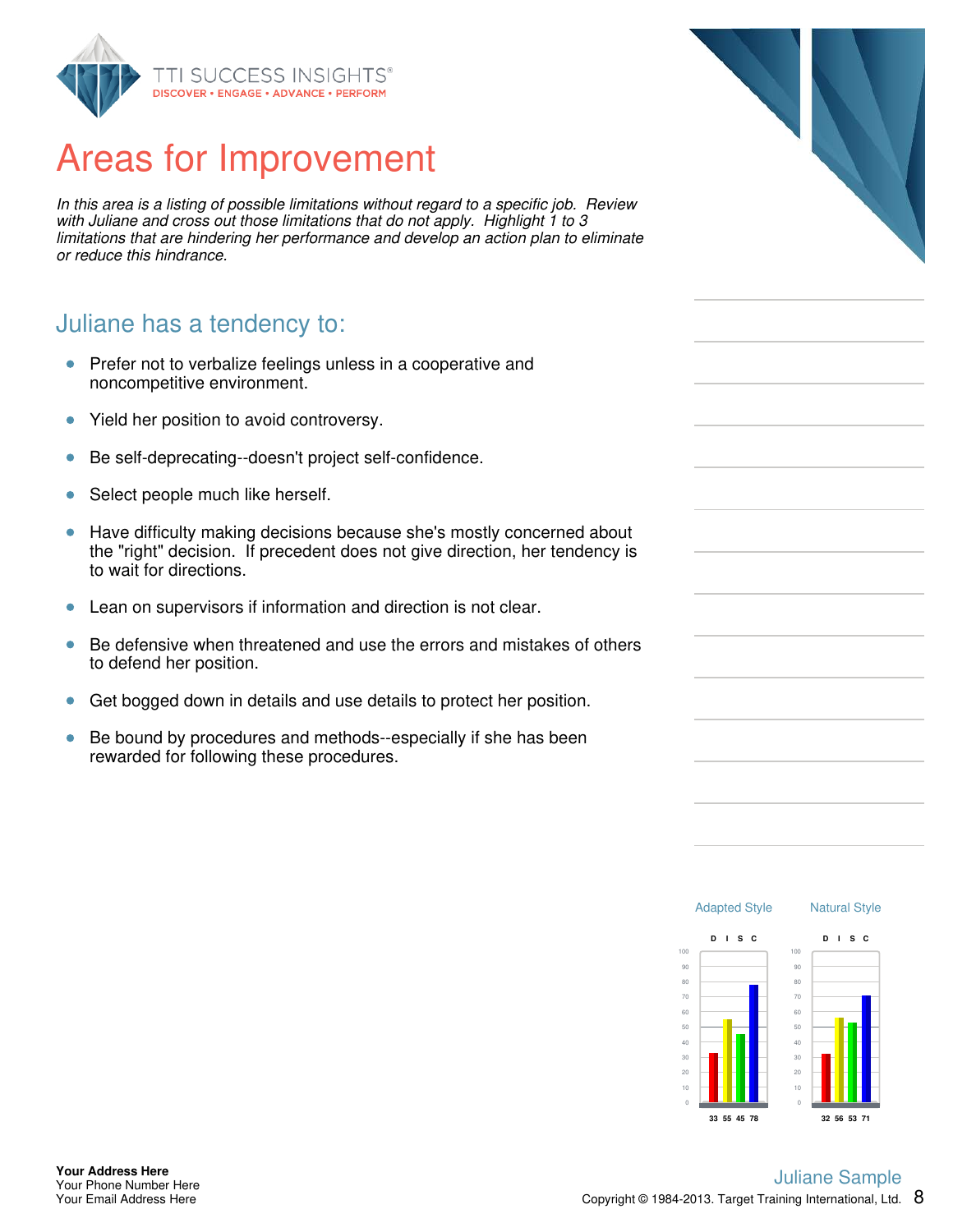

### Action Plan

#### **Professional Development**

1. I learned the following behaviors contribute positively to increasing my professional effectiveness: (list 1-3)

2. My report uncovered the following behaviors I need to modify or adjust to make me more effective in my career: (list 1-3)

3. When I make changes to these behaviors, they will have the following impact on my career:

4. I will make the following changes to my behavior, and I will implement them by

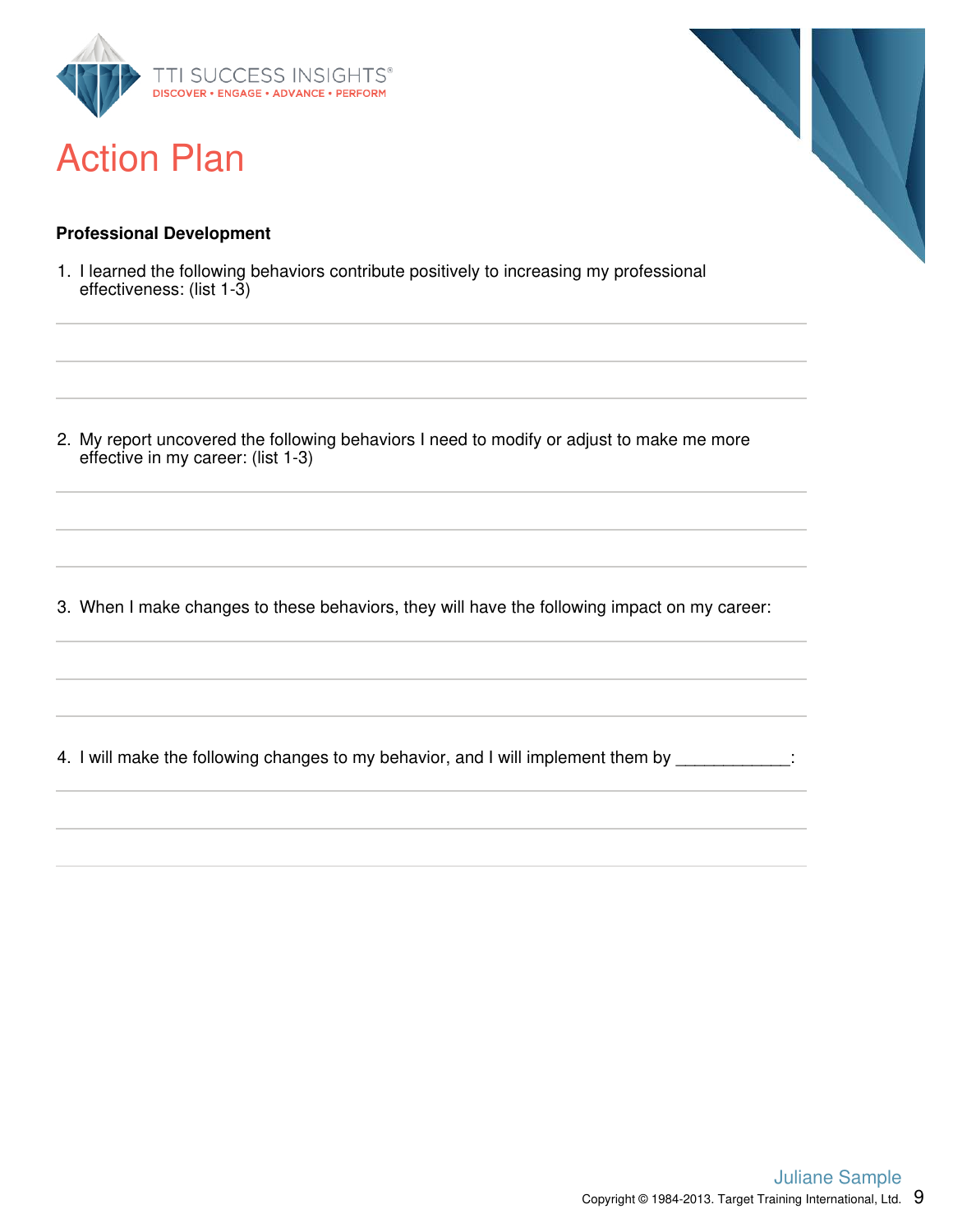

## Action Plan



#### **Personal Development**

1. When reviewing my report for personal development, I learned the following key behaviors contribute to reaching my goals and the quality of life I desire: (list 1-3)

2. The following behaviors were revealed, which show room for improvement to enhance the quality of my life: (list 1-3)

3. When I make changes to these behaviors, I will experience the following benefits in my quality of life:

4. I will make the following changes to my behavior, and I will implement them by \_\_\_\_\_\_\_\_\_\_\_\_: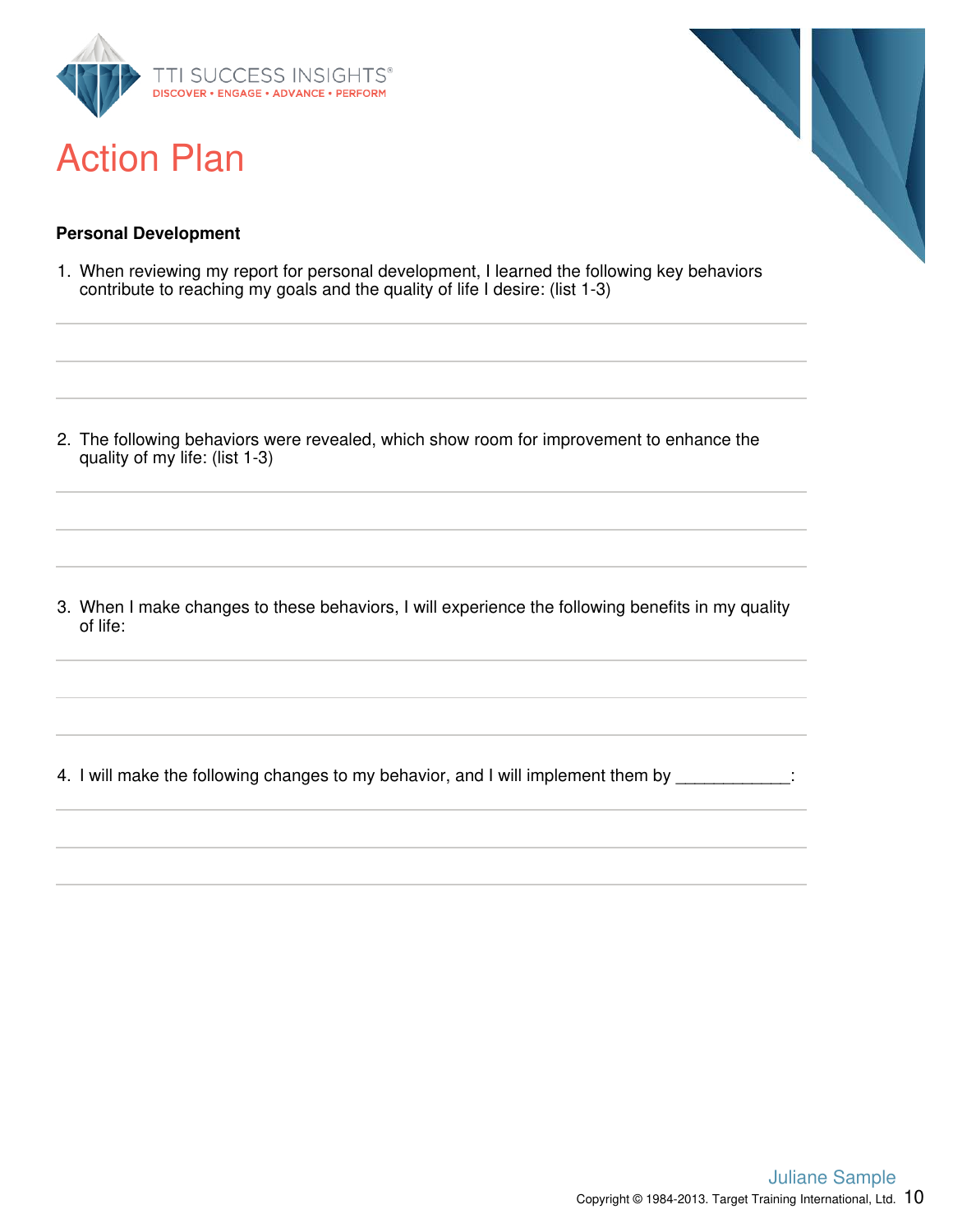

# Behavioral Hierarchy

The Behavioral Hierarchy graph will display a ranking of your natural behavioral style within a total of twelve (12) areas commonly encountered in the workplace. It will help you understand in which of these areas you will naturally be most effective.



\* 68% of the population falls within the shaded area.

#### Copyright  $@$  1984-2013. Target Training International, Ltd.  $11$ Juliane Sample

0

**32 56 53 71**

**33 55 45 78**

0

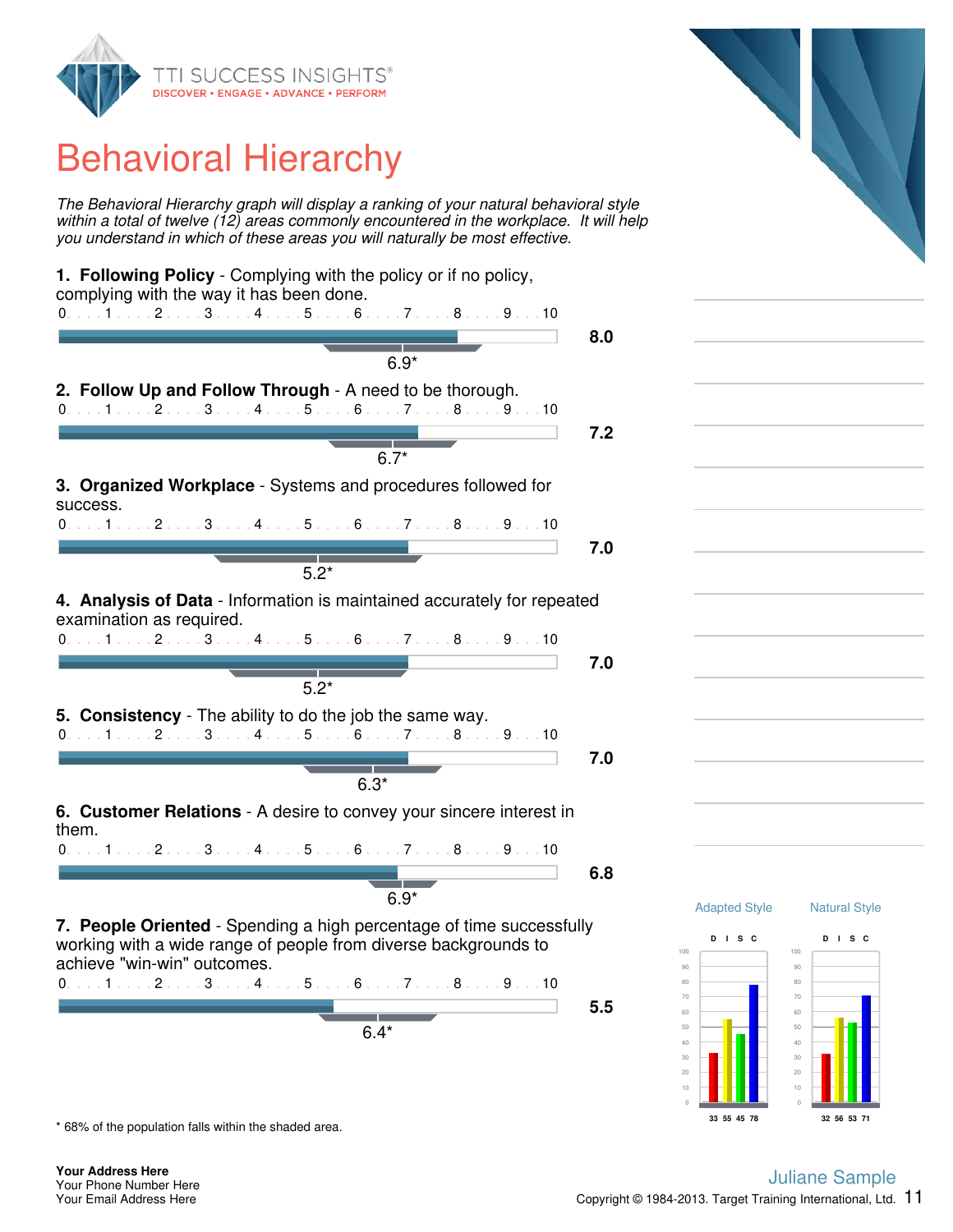

### Behavioral Hierarchy

| 8. Frequent Interaction with Others - Dealing with multiple<br>interruptions on a continual basis, always maintaining a friendly<br>interface with others.<br>$0, \ldots, 1, \ldots, 2, \ldots, 3, \ldots, 4, \ldots, 5, \ldots, 6, \ldots, 7, \ldots, 8, \ldots, 9, \ldots, 10$ | 5.0 |
|----------------------------------------------------------------------------------------------------------------------------------------------------------------------------------------------------------------------------------------------------------------------------------|-----|
| $5.8*$                                                                                                                                                                                                                                                                           |     |
| 9. Versatility - Bringing together a multitude of talents and a<br>willingness to adapt the talents to changing assignments as required.<br>$0.1.1.1.1.2.1.13.1.14.1.15.1.16.1.17.1.18.1.19.1.10$                                                                                |     |
|                                                                                                                                                                                                                                                                                  | 5.0 |
| $5.2*$                                                                                                                                                                                                                                                                           |     |
| 10. Urgency - Decisiveness, quick response and fast action.<br>$0.1.1.1.1.2.1.13.1.14.1.15.1.16.1.17.1.18.1.19.1.10$                                                                                                                                                             |     |
|                                                                                                                                                                                                                                                                                  | 4.5 |
| $4.6*$                                                                                                                                                                                                                                                                           |     |
| 11. Frequent Change - Moving easily from task to task or being asked<br>to leave several tasks unfinished and easily move on to the new task<br>with little or no notice.                                                                                                        |     |
| $0.1.1.1.1.2.1.13.1.14.1.15.1.16.1.17.1.18.1.19.1.10$                                                                                                                                                                                                                            |     |
| $5.3*$                                                                                                                                                                                                                                                                           | 4.2 |
|                                                                                                                                                                                                                                                                                  |     |
| 12. Competitiveness - Tenacity, boldness, assertiveness and a "will to<br>win" in all situations.                                                                                                                                                                                |     |
| $0.1.1.1.1.2.1.13.1.14.1.15.1.16.1.17.1.18.1.19.1.10$                                                                                                                                                                                                                            |     |
|                                                                                                                                                                                                                                                                                  | 4.0 |
| $5.0*$                                                                                                                                                                                                                                                                           |     |



\* 68% of the population falls within the shaded area. SIA: 33-55-45-78 (60) SIN: 32-56-53-71 (54)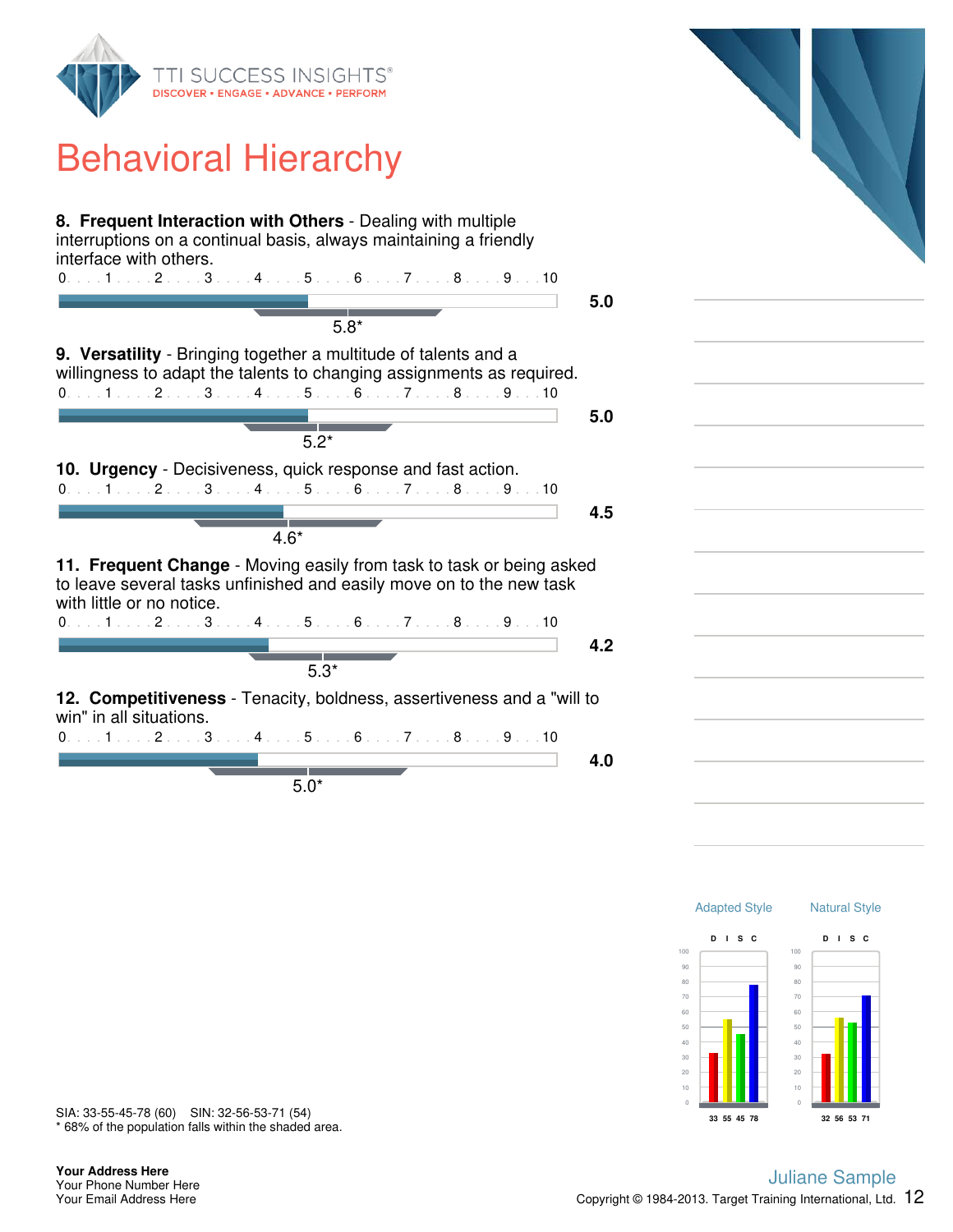

### Style Insights<sup>®</sup> Graphs 5-21-2013



### Adapted Style

**Graph I**

### Natural Style

**Graph II**



T: 12:39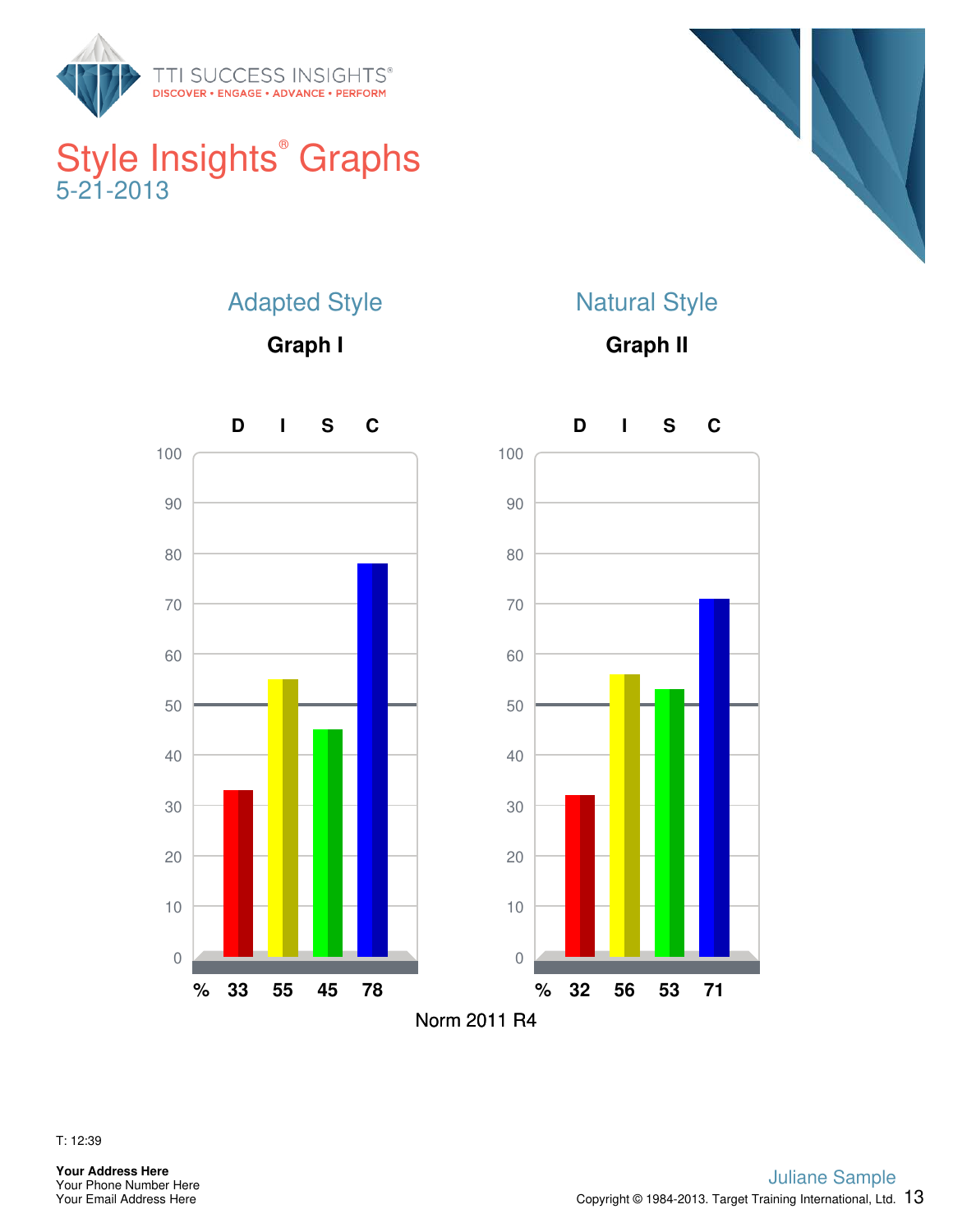



# The Success Insights<sup>®</sup> Wheel

The Success Insights® Wheel is a powerful tool popularized in Europe. In addition to the text you have received about your behavioral style, the Wheel adds a visual representation that allows you to:

- View your natural behavioral style (circle).  $\bullet$
- $\bullet$ View your adapted behavioral style (star).
- Note the degree you are adapting your behavior.  $\bullet$
- $\bullet$ If you filled out the Work Environment Analysis, view the relationship of your behavior to your job.

Notice on the next page that your Natural style (circle) and your Adapted style (star) are plotted on the Wheel. If they are plotted in different boxes, then you are adapting your behavior. The further the two plotting points are from each other, the more you are adapting your behavior.

If you are part of a group or team who also took the behavioral assessment, it would be advantageous to get together, using each person's Wheel, and make a master Wheel that contains each person's Natural and Adapted style. This allows you to quickly see where conflict can occur. You will also be able to identify where communication, understanding and appreciation can be increased.